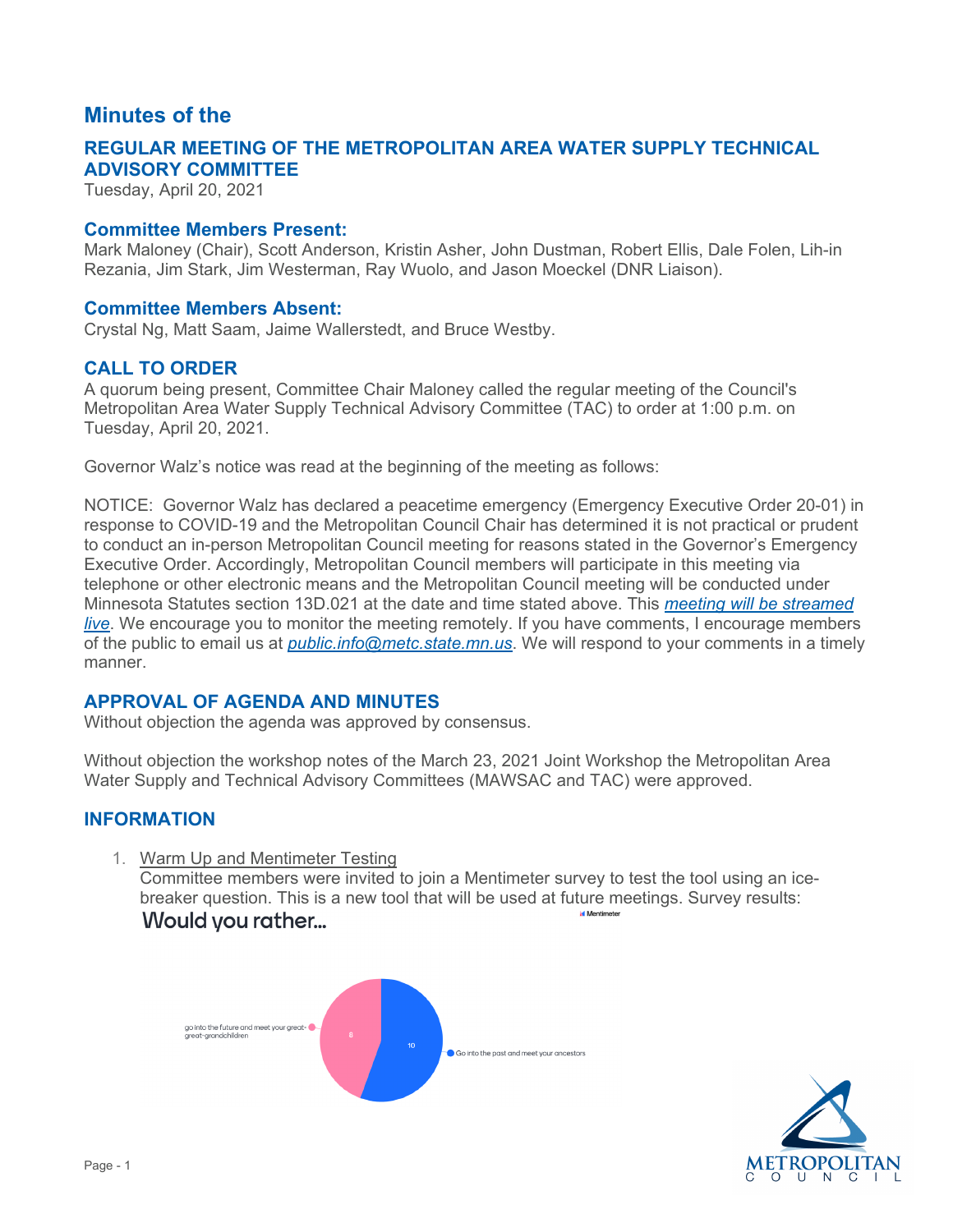## 2. Information Item: Recommendations – Regional Context

 recommendations as it prepares its regional development framework. TAC's role is to inform MAWSAC's work by providing scientific and engineering expertise. Emily asked TAC members Emily Steinweg shared a presentation of background information and the request to the committee. This presentation supports MAWSAC's responsibility to, in 2022, report to the Metropolitan Council and MN Legislature about water supply planning activities and water supply needs of the metro area. The Council must consider MAWSAC's work and to share information for MAWSAC to consider at their next meeting, related to potential recommendations in the area of water quality and contamination, both current and emerging. Wendy Wulff, MAWSAC Chair, has clearly expressed to staff that her intention is to approach the development of MAWSAC recommendations by working directly with TAC throughout the process to ensure local concerns are consistently understood and considered. She added that this meeting is also a space to pool TAC's collective expertise to address the region's increasingly complex water problems that require a collaborative approach to tackle. The presentation introduced a first draft of recommendations for MAWSAC describing the problem/challenge, a high-level goal, and some recommendation for actions to achieve the goal – the current draft is based on past committee and water supply stakeholder conversations as well as individual interviews held with MAWSAC and TAC members. She also provided some regional information to help set some context.

## 3. Information Item: Recommendations - Local Perspectives

Bruce Westby and Brad Larson informally shared their experiences with contamination in their communities (Ramsey and Savage). They spoke briefly about their perspectives around the following questions:

- What was the problem or challenge, and what impacts were most concerning?
- What regulatory trade-offs or tensions shaped the work?
- What was needed to be better prepared?
- What is the level of consumer confidence in different groups?
- How could the Council and/or organizations represented on TAC help?

 standards, the issue, and short-term solution was drafted by City Council and sent letter to all Bruce shared that in early 2019, MDH after reviewing water tests contacted the city and said manganese (Mn) concentration exceeded secondary standard and asked for short term and long-term solution to meet standards. The short-term solution was to switch to only use wells with low Mn levels and manage water use in the city. A letter describing the change in Mn property owners. The MDH helped form that letter and put a good message out to public so consumer confidence wasn't' eroded. City also hosted a public workshop and had MDH come in to provide information. The long-term solution is to build a new water treatment plant. Bruce said MC or other TAC members can help and be impactful is to create a space to share information in unforeseen events. Having a peer network to bounce ideas off is helpful.

 drinking water supply to save sensitive environmental assets that both cities share. Savage's supply is ok, but there is the challenge is public perception about safety – this issues is in the news. It is possible that a change in pumping regime or flood could change the area's hydrology Brad Larson in Savage spoke about beginning a partnership with Burnsville in 2009 for a pumping from Jordan aquifer was draining the water source for the fen and degrading those environment assets. Burnsville had an agreement with Kraemer Quarry to supply surface water to supply both communities, thus began the partnership. The concern with the area is that quarry is surrounded by multiple landfills – some permitted with liners, some without liners, and an unregulated, unlined dump. Recently, a test showed the Freeway Landfill leaching PFAS chemicals. Savage does not have to test for them regularly but every couple of years the city tests and the levels are within safe range. Based on hydrology, Brad thinks the public water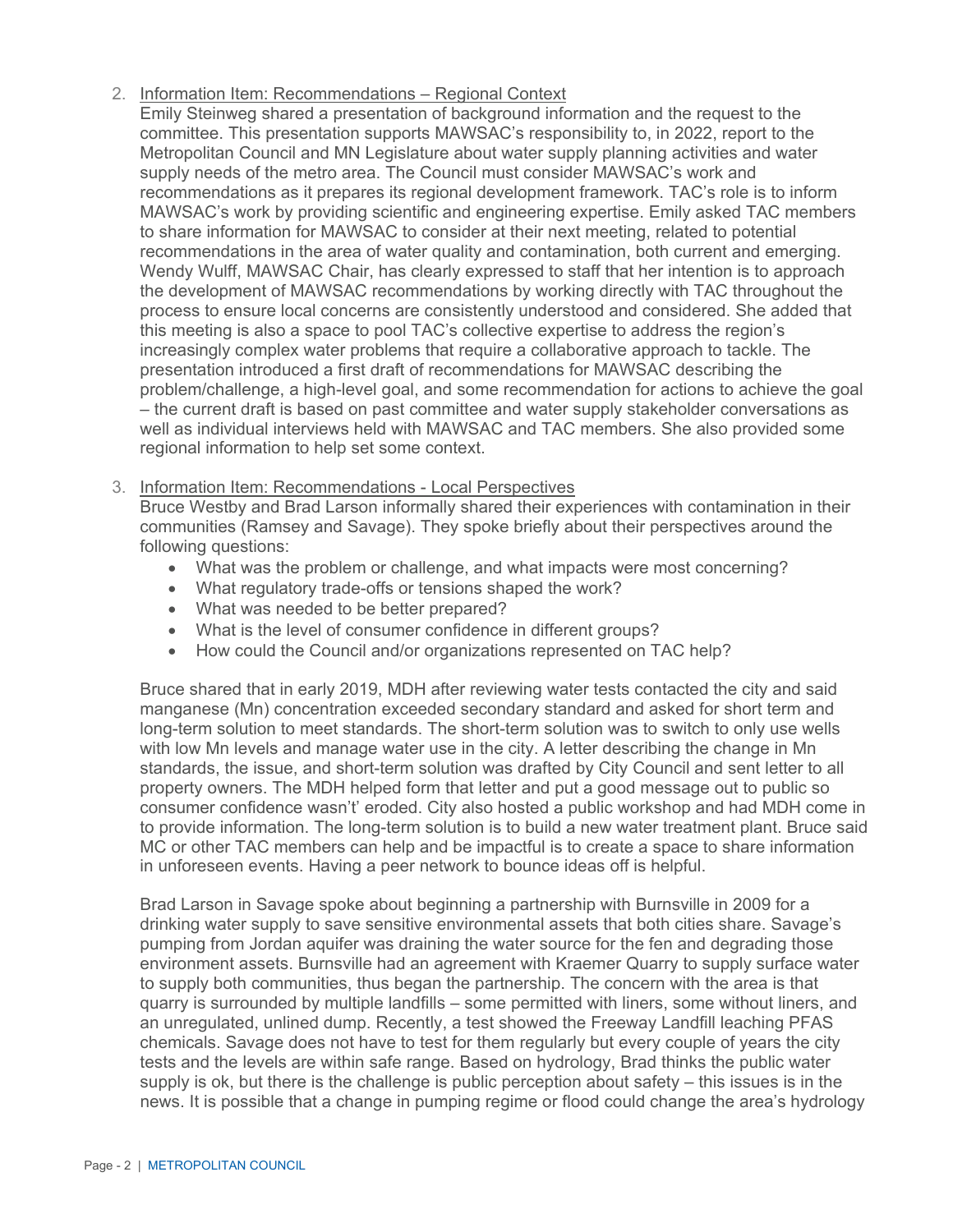and lead to contamination. The landfill is existing and a problem and it seems the only solution is to dig out the landfill and remove it. The challenge is the money/costs to do that.

#### *Committee questions and discussion*

Committee members had some exchange in the WebEx meeting chat:

- Jim Stark asked Bruce if blending water will work, given future growth? Bruce responded noting that, unfortunately Ramsey's water is drawn from a single aquifer and the city doesn't have any significant interconnections with other cities, so blending was not an option.
- Jim Westerman asked Bruce how Ramsey handled funding for a long-term solution and what was the impact on rates? Bruce responded noting that Ramsey has been charging its water users for a future water treatment plant for almost 20 years, so that will pay for most of the needed water treatment plant.
- Ray Wuolo highlighted MPCA's Closed Landfill Program

Mark asked Bruce to share more about the city's approach to funding a new treatment plant. Bruce shared that the city had been exploring the possibility for a surface water plant for years. About 20 years ago, as Ramsey was applying for water appropriation permits, DNR requested that the city look at surface water treatment as an alternative to more groundwater pumping. That was when the city started collecting funds for water treatment plant.

Ali asked Brad if there has been testing to see if there are increasing or decreasing trends in the levels of PFAS? Brad responded that there is a plan to do a test this year (Burnsville leading). There have been some past tests, too, in 2016 and 2019. It's Brad's understanding that levels were well within the accepted range. We know that in the past water has been safe. Due to the hydrogeology and the way pumps are working, the public water supply system is avoiding water in contact with the Freeway Landfill. A real concern at this time is if something were to happen, like an unforeseen catastrophic flood or event at the quarry, that caused source water to come into contact with the landfill. The other big concern is the public concern with unlined landfill and public confidence.

Emily asked if either city noticed decreased in water use by customers due to lower consumer confidence. Brad has not seen a decrease in use related to water quality issues. The city is getting close to full buildout – they have seen water use per capita go down over time, but likely because the city is getting to be a mature community. Bruce noted that in Ramsey water use has been pretty constant; they have not noticed a decrease in water use.

Mark noted similar things happened in Lino Lakes, where the city went through a process to blend water when Mn levels were creeping up. He is not sure what their plan is going forward, but they had extensive public outreach to do.

Mark asked the committee: Are we finding cities getting caught off guard by Mn levels in water, or is it a natural progression from using water in the aquifers we're using? Dale Folen shared that looking around MN, there are many communities with Fe/Mn removal. Mn is unique, because has always been a secondary standard that water utilities pay some attention to, but now it is being elevated by the changing standard.

Ali highlighted additional examples of nonpoint source contamination. He noted that nitrate is a concern to keep in mind, for example. Metropolitan Council invited Hasting to share information (as they did to MAWSAC some years ago), but they were unable to attend today. He also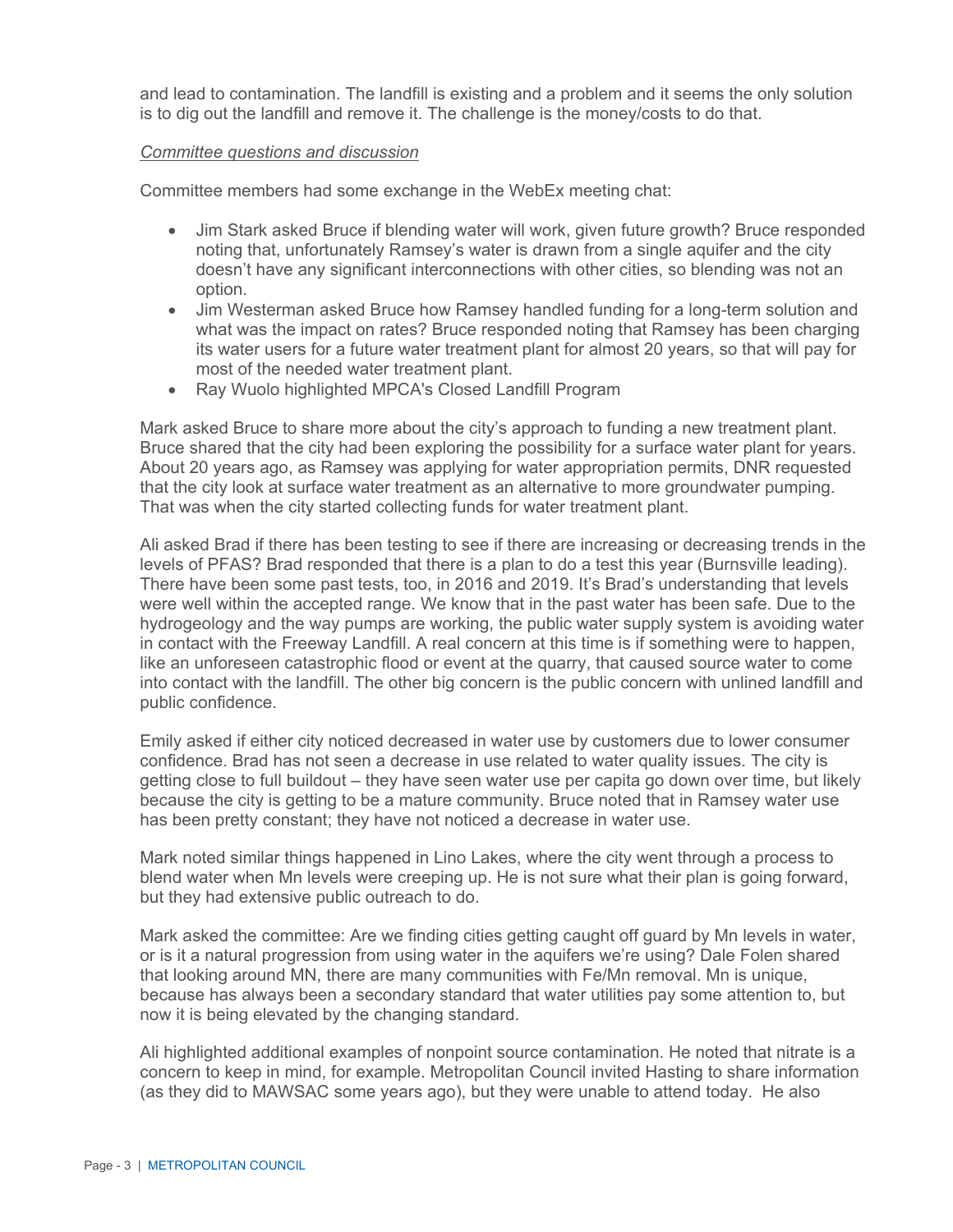called attention to Elko New Market and the arsenic issues they are working to address. He asked the committee to consider impacts on water rates, consumer confidence, and public health.

Jim Westerman share a challenge related to Fe/Mn issues in the East metro. Communities there are experiencing the intersection of two contaminant issues: Fe/Mn and PFAS. What they have found in the process of addressing PFAS through treatment (GAC, ion exchange) is that the Fe/Me mixes in with that. When Fe/MN precipitates, it clogs the PFAS filters. So planning to address one constituent should include consideration of how other constituents interfere or relate.

Lih-in Rezania highlighted that about 70% of Minnesota's public water supply wells contain some level of Mn. MDH has sampled all community wells and have tried to ID % exceeding the health risk limit. MDH also has a CEC program that works to set health risk levels, health-based values. The MDH Drinking Water Protection section recently came out with a model to address both issues together. The agency has a drinking water risk toolkit for communities facing challenges, where residents' perceptions of risk vs. acute and chronic contamination are emerging or already exist. Karla Peterson is a good person to talk about it further.

Mark wondered if the information MDH shared will lead to changes in PWS' consumer confidence reports (CCRs); will it change or replace that? Lih-in noted that MDH will support communities to monitor water quality, share results, and help communities shape language to include in their CCRs. Even if a constituent is found just at detection (way below risk values), communities are expected to disclose the test results and MDH can help with messaging.

#### 4. Information Item: Recommendations - Group Exercise





Consider the problem statement. Committee members reviewed the problem statement and were asked to share their level of support on a scale of  $1-8$  ( $1 =$  no support,  $8 =$  full endorsement). Seven committee members voted. Two (2) votes were full endorsement. Four (4) votes were to endorse with a minor point of contention. One (1) person voted in disagreement.

Share suggestion to strengthen the problem statement. Committee members shared their thoughts for what would help them support the draft problem statement more strongly. They were then asked to flag suggestions they want to prioritize (each person had 5 'stickers' to vote on comments to elevate them). Their comments:

- 1. Nine (9) votes were placed on the comment "Funding, Funding, Funding. All this is good but, in the end, funding needs to be part of the discussion"
- 2. Eight (8) votes were placed on the comment "Other agencies are already working on the sampling and analysis of CEC's. Met Council efforts may be redundant."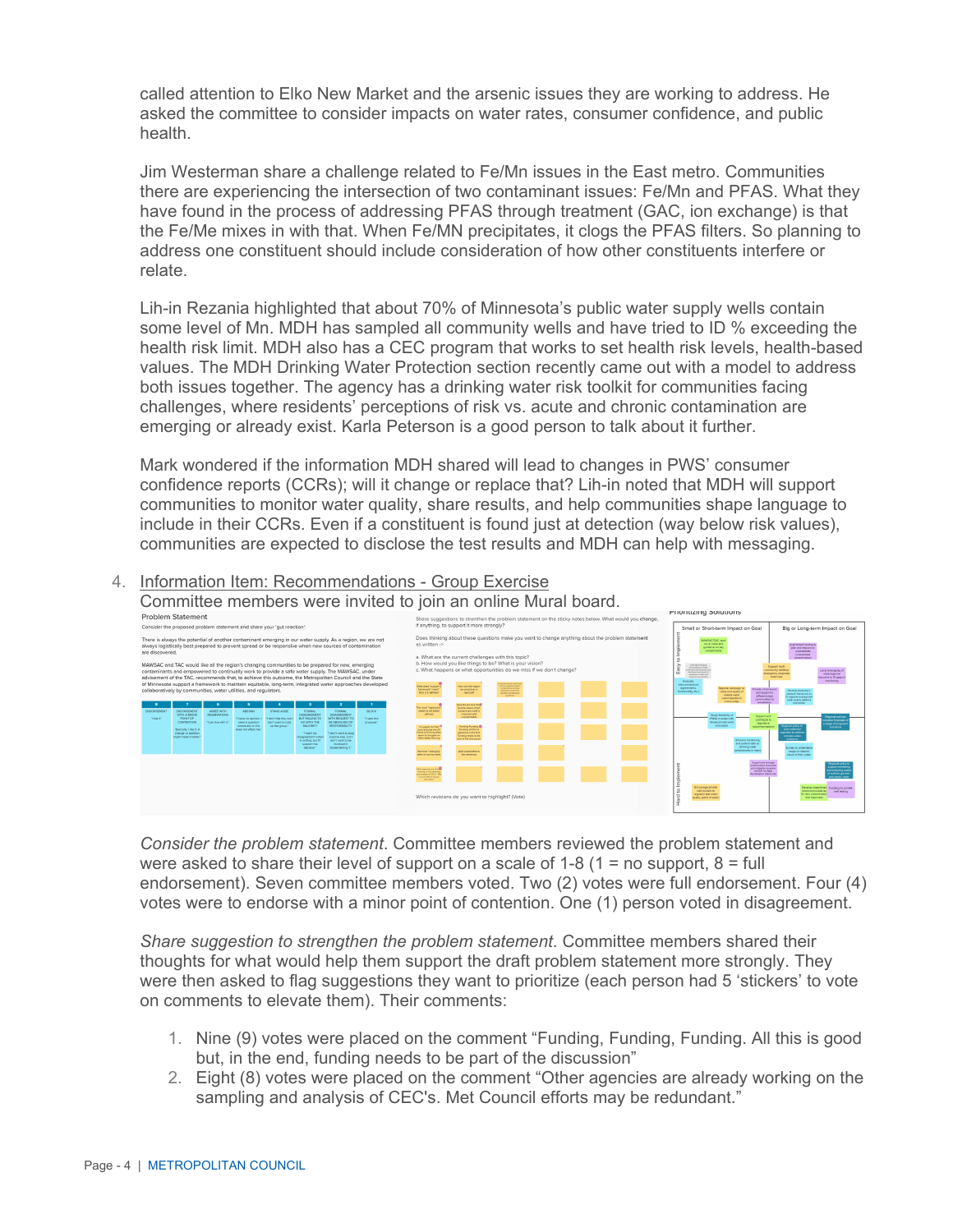- 3. Seven (7) votes were placed on the comment "The word "logistically" needs to be better defined"
- mean? How is it defined?" 4. Seven (7) votes were placed on the comment "What does "support a framework"
- 5. Five (5) votes were placed on the comment "Sources are one thing but the nature of the contaminant itself is important and unpredictable"
- 6. Five (5) votes were placed on the comment "I'd suggest that TAC study/evaluate the UM Future of Drinking Water report for thoughts on Water Safety Planning"
- 7. Four (4) votes were placed on the comment "Remove "changing" before communities"
- 8. Two (2) votes were placed on the comment "Add sustainable to last sentence"
- 9. Two (2) votes were placed on the comment "How can the region be proactive vs reactive?"
- 10. No votes placed on the comment "Concerned about reactionary rush to regulation before contaminants are fully understood and even establish contaminant guidelines"

*Prioritizing solutions.* Committee members reviewed the actions proposed to address the problem as described in the draft language (discussion document shared before the meeting). They then added their own proposed actions and organized them on a scale of ease of implementation versus impact.

- a. Relatively easy to implement with more immediate or smaller impact:
	- directions and impact of drawdown on fate and transport mechanisms (added by • Leverage emerging technologies to better understand groundwater flow TAC member in meeting)
	- MAWSAC/TAC input on re: rules and guidance on key contaminants
	- Evaluate interconnections (agreements, functionality, etc.)
	- Regional campaign re: value and quality of treated water, customizable to communities
- b. Relatively easy to implement with medium-term or moderate impact:
	- Support multi-community tabletop emergency response exercises
	-
- • Provide a framework and support to different sized communities for remediation c. Relatively easy to implement with longer-term or bigger impact:
	- Augmented funding to plan and respond to uncertainties (unexpected contamination)
	- Local leveraging of state/regional resource to fill gaps in monitoring
	- Develop exploratory research framework to ID regional+subregional water quality patterns and trends
- d. Moderately easy to implement with medium-term or moderate impact:
	- Support and contribute to legislative recommendations
- e. Relatively hard to implement with longer-term or bigger impact:
	- Regional policy to pool collective expertise to address complex water problems
	- Survey to understand range of citizens' views of their water
	- and waste- water • Regional policy to support monitoring and analyzing quality of surface, ground-,
	- Develop streamlined protocol/procedures for new contamination and responses
	- Funding for private well testing
- f. Relatively hard to implement with medium-term or moderate impact:
	- Support and leverage contamination prevention and mitigation programs (MnTAP, Tax Base Revitalization Grants, etc)